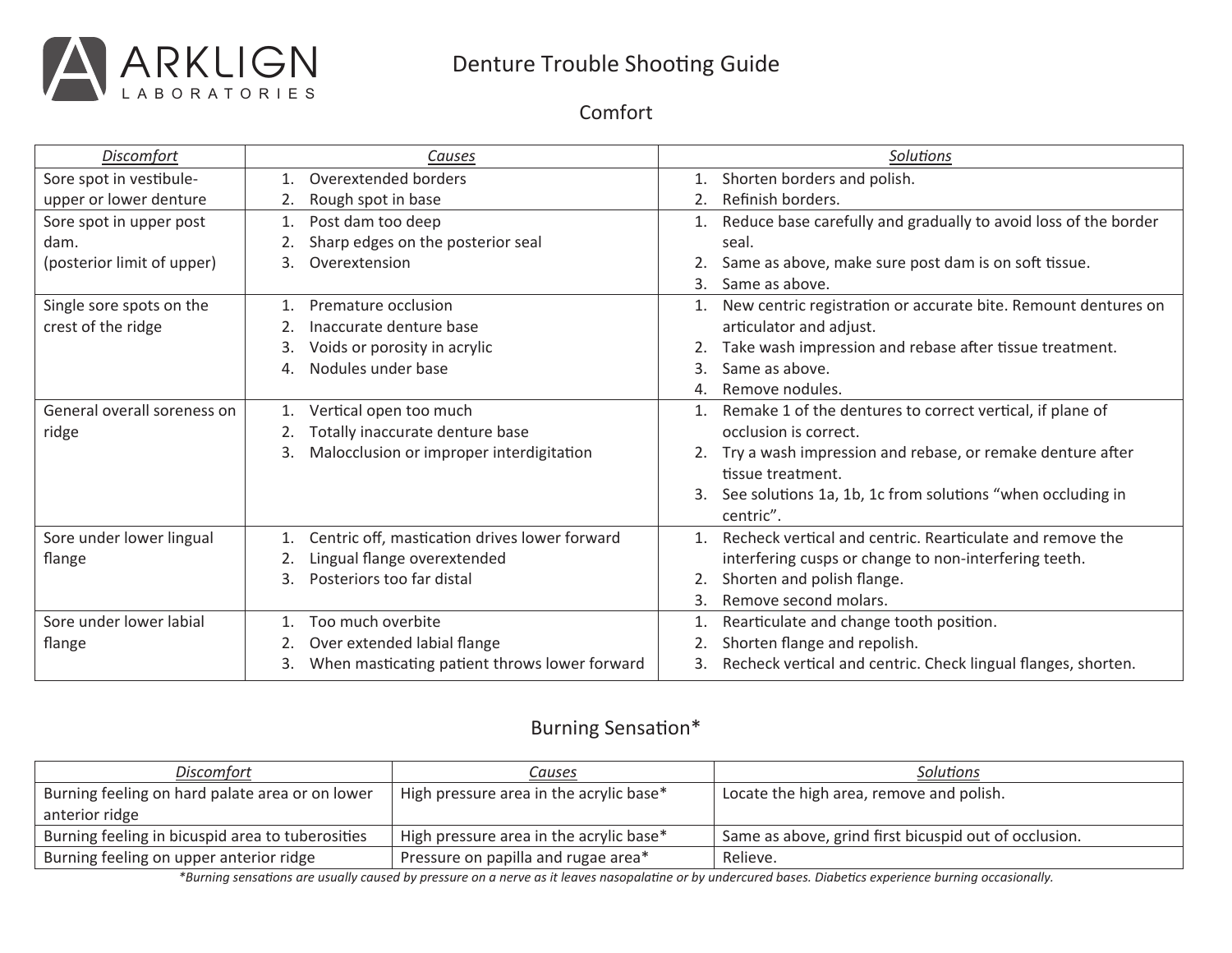# Biting Cheeks and Tongue

| <b>Discomfort</b>                 | Causes                             | Solutions                                            |
|-----------------------------------|------------------------------------|------------------------------------------------------|
| Keeps biting cheeks and/or tongue | Posterior teeth set end to end     | Rearticulate and reset posteriors (wax try-in highly |
|                                   | Overclosed                         | recommended).                                        |
|                                   | Posterior teeth set too far to the | Rearticulate and reset all teeth opening bite.       |
|                                   | lingual or buccal                  | Rearticulate and reset posterior teeth.              |

#### Redness of Tissue

| <b>Discomfort</b>                                             | Causes                                                                                  | <b>Solutions</b>                                                                                                                                       |
|---------------------------------------------------------------|-----------------------------------------------------------------------------------------|--------------------------------------------------------------------------------------------------------------------------------------------------------|
| Tissue getting red in denture-bearing area                    | 1. Ill fitting denture base<br>Improper cure of denture base<br>2.<br>Aviaminosis<br>3. | 1. Take a wash impression and rebase denture. Check for<br>prematurities in the occlusion.<br>2. Rebase (heat cure acrylic).<br>3. Prescribe vitamins. |
| All tissues becoming fiery red including cheeks<br>and tongue | Denture base allergy (extremely rare)                                                   | Change base material by having lab "jump" a vinyl base material.<br>Remove all acrylic teeth and replace. A patch test should be<br>taken.             |

## Pain in Mandibular Joint

| <b>Discomfort</b>        | <u>Causes</u>        | <b>Solutions</b>                                    |
|--------------------------|----------------------|-----------------------------------------------------|
| Pain in Mandibular joint | Vertical overclosed  | Rearticulate and reset all teeth to open bite.      |
|                          | Centric relation off | Take intra-oral tracing and reset. Retrial advised. |
|                          | Arthritis<br>3.      | Consult patient's doctor<br>્ર                      |
|                          | Trauma<br>4.         | Difficult to correct.<br>4.                         |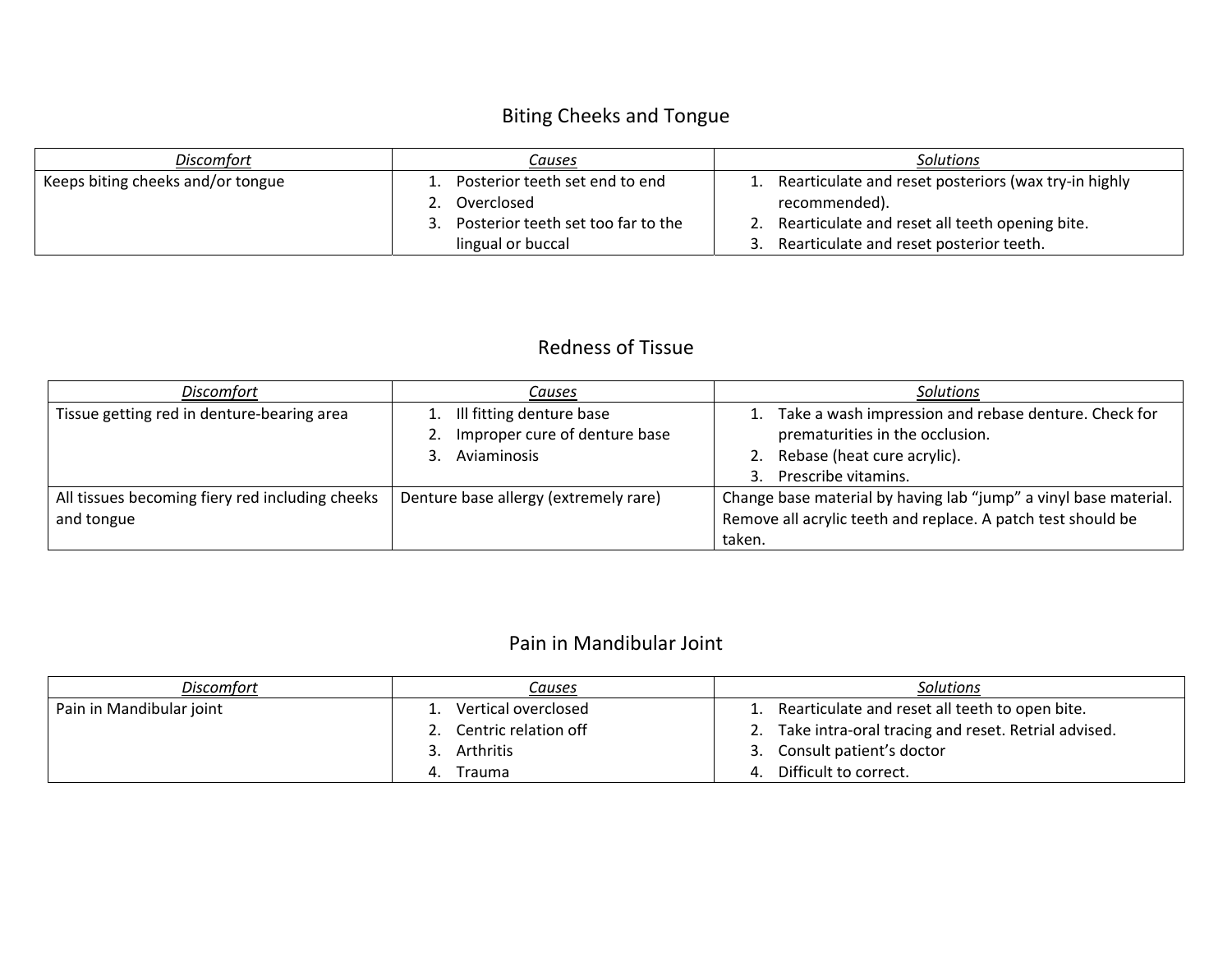# Instability

| Instability               | Causes                                                                                                                                                                                                                                                                                                                                                                    | Solutions                                                                                                                                                                                                                                                          |
|---------------------------|---------------------------------------------------------------------------------------------------------------------------------------------------------------------------------------------------------------------------------------------------------------------------------------------------------------------------------------------------------------------------|--------------------------------------------------------------------------------------------------------------------------------------------------------------------------------------------------------------------------------------------------------------------|
| When not occluding        | Overextension of borders and posterior limits<br>1.<br>Under extended borders<br>Loss of post dam seal<br>3.<br>Post dam on hard palate<br>а.<br>Post dam not over hamular notches<br>b.<br>Insufficient post dam<br>c.<br>Dehydration of tissue due to alcoholism or medication.<br>4.<br>Flabby tissues displaced when taking impression due to<br>5.<br>improper tray. | In all cases a new impression is necessary. Best to grind out<br>the tissue side and take a wash impression, using compound<br>where necessary to extend impression to include post dam<br>area. Rebase entire denture.                                            |
| When chewing food         | Loss of post dam seal<br>Anterior teeth too far labially<br>Flabby anterior tissue<br>3.<br>Improper incising habits<br>4.<br>Lower posteriors set off ridge<br>5.                                                                                                                                                                                                        | Same as above.<br>Remount and reset bringing anteriors back lingually.<br>Surgery to remove poor denture foundation and<br>rebase.<br>Patient education is the answer.<br>4.<br>Reset and correct posterior alignment.<br>5.                                       |
| When occluding in centric | Malocclusion<br>1.<br>Premature individual teeth hitting<br>a.<br>High occlusion on one side of arch<br>b.<br>Bicuspid area premature contact<br>c.<br>Upper denture "riding" on hard palate surface<br>Flabby tissues over ridge<br>3.<br>Teeth set too far bucally<br>4.<br>Centric occlusion not in harmony with centric relationship<br>5.                            | a. Remount grind, and mill-in selective teeth.<br>b. Remount and reset.<br>c. Try chairside mill-in or remount and set.<br>Relieve pressure area<br>Remove flabby tissue with surgery and rebase.<br>Remount and reset lingual.<br>4.<br>Remake one denture.<br>5. |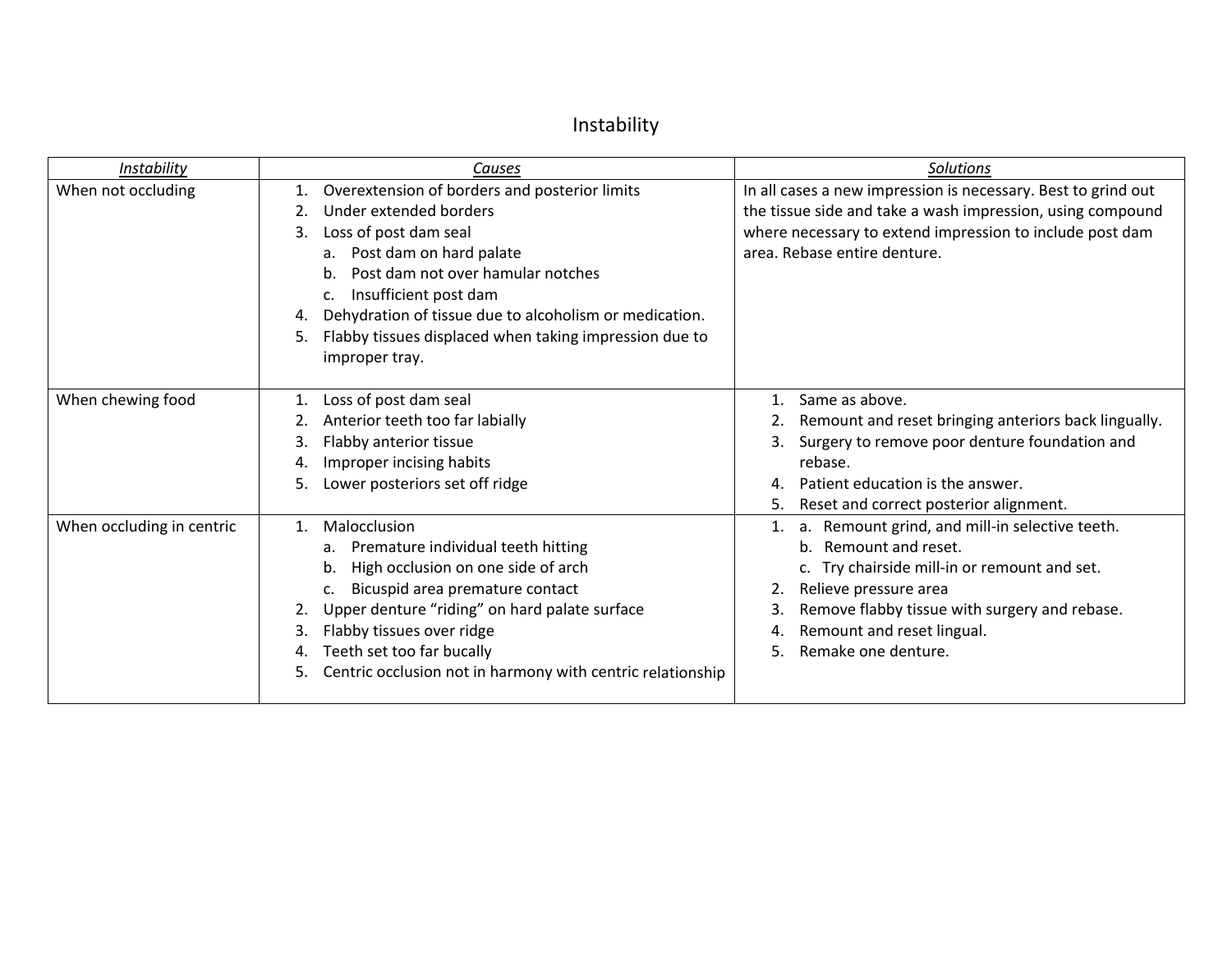## Interference

| Interference    | Causes                                                                                                                                                               | Solutions                                                                                                                                                                                                                               |
|-----------------|----------------------------------------------------------------------------------------------------------------------------------------------------------------------|-----------------------------------------------------------------------------------------------------------------------------------------------------------------------------------------------------------------------------------------|
| When swallowing | Upper<br>a. Over extension in the posterior buccal flanges<br>b. Too thick in lingual posterior flanges<br>$2^{2}$<br>Lower                                          | 1. Upper<br>a. Carefully reduce distal buccal flange.<br>b. Adjust by thinning dentures from the outside, not<br>the tissue side.                                                                                                       |
|                 | a. Overextension in the lingual<br>b. Too thick in posterior<br>Over closed vertical<br>Too much vertical<br>4.<br>Posteriors too far lingual, crowding tongue<br>5. | 2.<br>Lower<br>a. Carefully reduce flange<br>b. Reduce from outside- do not grind tissue side.<br>Remount and reset, correcting vertical.<br>3.<br>Same as above.<br>4.<br>Remount and reset opening arch to allow more<br>tongue room. |

# Gagging

| Gagging                                                | Causes                                                                                                                  | <b>Solutions</b>                                                                                                                                  |
|--------------------------------------------------------|-------------------------------------------------------------------------------------------------------------------------|---------------------------------------------------------------------------------------------------------------------------------------------------|
| Immediate on insertion                                 | 1. Upper: Over extension too thick posterior border<br>2. Lower: distal-lingual flange too thick                        | 1. Denture must be double post dammed and cut back<br>to anterior post dam.<br>2. Carefully reduce from the outside. Do not grind tissue<br>side. |
| Delayed gagging: 2 weeks<br>to 2 months after delivery | 1. Faulty post dam allowing saliva under denture<br>2. Malocclusion allowing denture to loosen causes saliva<br>seepage | 1. Grind out post dam area and take wash impression<br>for lab rebase.<br>2. Remount and mill-in, sometimes necessary to reset<br>the teeth.      |